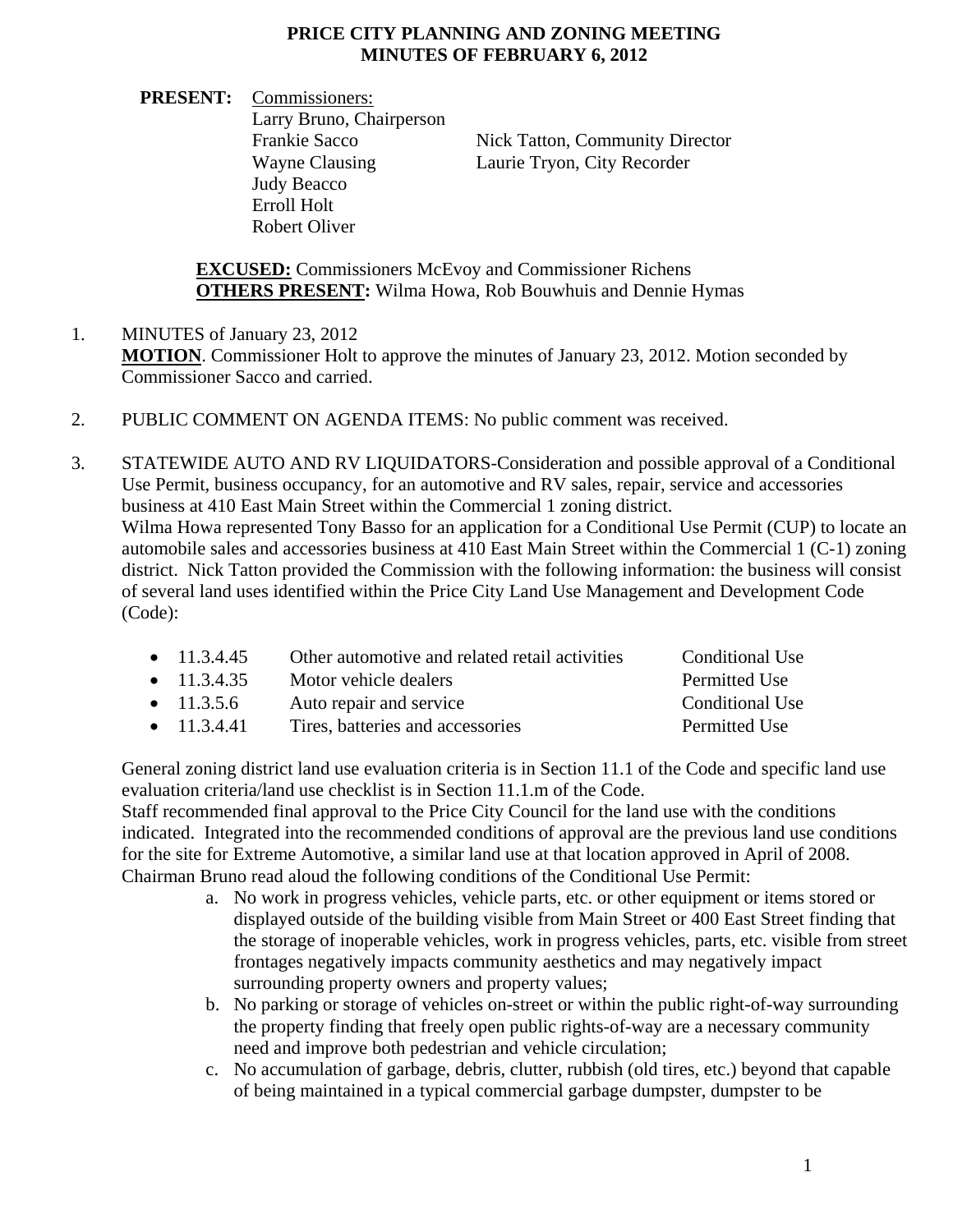maintained on a schedule to accommodate business needs (number of times emptied per week and size of dumpster, dumpster to be located in an enclosure) finding that accumulations of garbage, debris, clutter, rubbish create a negative community aesthetic and may negatively impact surrounding property owners and property values;

- d. Obtain a valid Price City building permit for any and all renovations or improvements taking place at the property finding that properly completed and inspected renovations protect the health, safety and welfare of the community;
- e. Dedication of a minimum of 1 parking space for each 200 sq. ft. of net usable floor space at the facility to accommodate employees and customers finding that available on-site parking mitigates impacts on the public right-of-way, accommodates business activity and is required by Chapter 6 of the Code;
- f. Completion of licensing and bonding, as required, with the State of Utah and provision of a copy of said license and bond to Price City finding that properly licensed and bonded motor vehicle dealers protect the community from the negative impact of unprofessional business practices;
- g. Placement of vehicles on the sales lot not to exceed the maximum safe capacity of the lot finding that maximizing the safe capacity of the sales lot increases the potential for commercial and business activity and mitigates safety impacts to employees, customers and the general public;
- h. Review and approval of all business signage by the Price City Planning Department prior to installation finding that properly reviewed and approved signage promotes consistency and increased commercial activity in the community;
- i. No condition(s) at the property or structure that may subject the property or structure to a violation of the Price City Property Maintenance Code effective now or in the future finding that properly maintained properties and structures promote increased community valuations, mitigate impacts on neighboring property owners and is consistent with the goals in the Price City General Plan.

ACCEPTANCE: The Commission confirmed that the applicant, applicants agents and representatives, are aware of the conditions of approval, understand the conditions of approval and intend to comply with the conditions of approval.

**MOTION**. Commissioner Holt moved to recommend the Price City Council provide final land use approval for Statewide Auto & RV Liquidators, an automotive sales, rental, service and accessories land use, located at 410 East Main Street within the Commercial 1 (C-1) zoning district, as applied for by Tony Basso, based on an evaluation of the general land use criteria listed in Section 11.1 of the Price City Land Use Management and Development Code (Code), the specific land use evaluation criteria listed in Section 11.1.m of the Code, the land uses of 11.3.4.45, Other automotive and related retail activities, 11.3.4.35 motor vehicle dealers, 11.3.5.6 auto repair and service, 11.3.4.41 tires, batteries and accessories. Motion seconded by Commissioner Oliver and carried.

4. UTAH POWER & LIGHT CREDIT UNION-Consideration and possible approval of a Conditional Use Permit for new development and banking and banking related functions land use at approximately 390 East 100 North within the Commercial 1 zoning district.

Rob Bouwhuis and Dennie Hymas presented a Conditional Use Permit (CUP) application for development of property for banking and banking related function at approximately 390 East 100 North within the Commercial 1 (C-1) zoning district. Nick Tatton provided the following information to the Commissioners: the land use proposed, Banking and Banking Related Functions, is a permitted (P) use within the C-1 as indicated in Section 11.3.5.7 of the Price City Land Use Management and Development Code (Code) zoning district and the property development is a conditional use (C) as indicated in Section 11.3.11.5.1 of the Code. The general evaluation criteria are listed in Section 11.1.1 of the Code and the specific evaluation criteria/land use checklist is in Section 11.1.m of the Code.